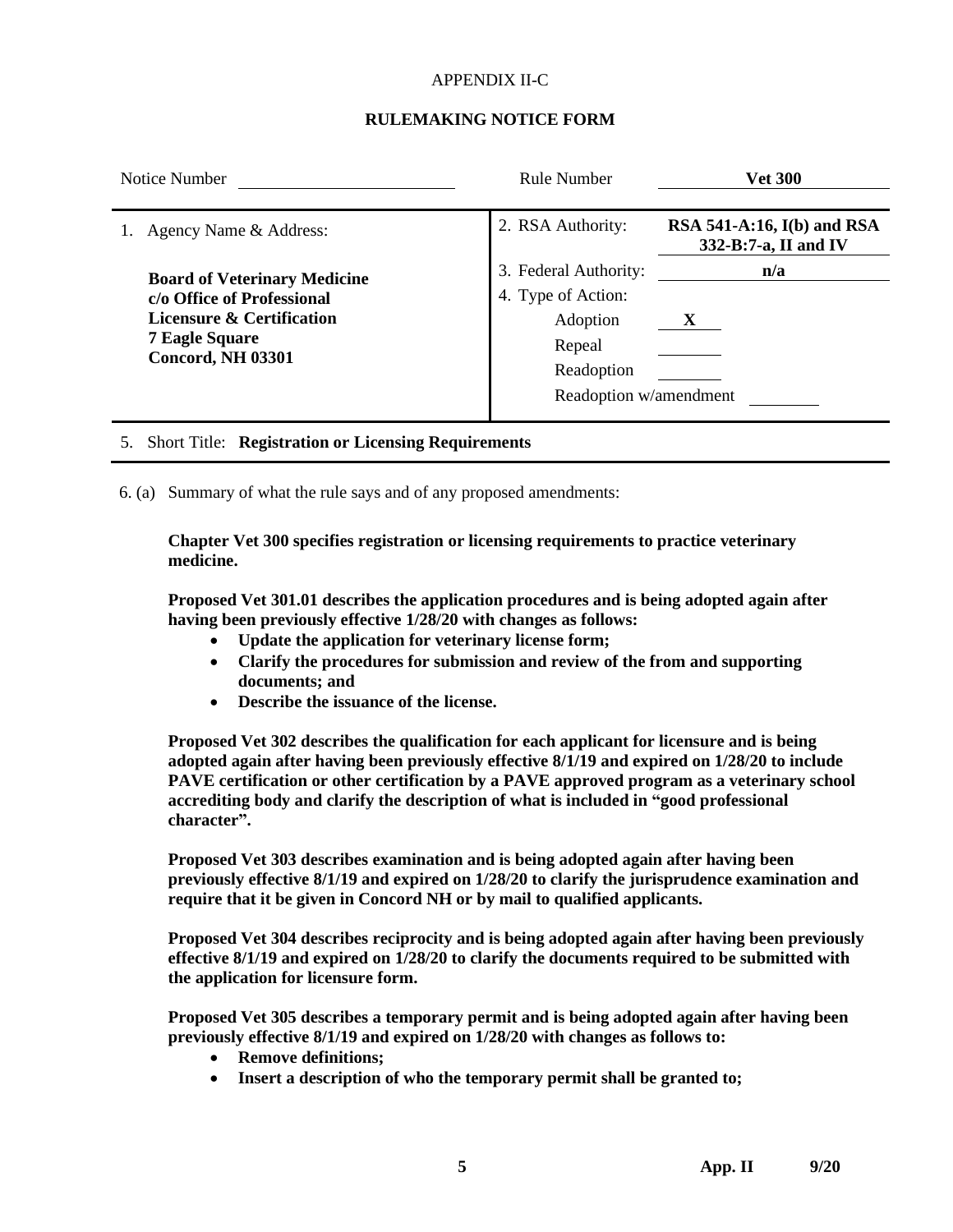- **Amend the obligations of temporary permit holder by clarifying the requirements that must be met and include taking and passing the NH jurisprudence examination;**
- **Insert a description of the temporary permit; and**
- **Insert the approval or denial of the permit process.**

**Proposed Vet 306 describes the fees to be assessed and is being adopted again after having been previously effective 8/1/19 and expired on 1/28/20 to remove those fees set in other rule by the Office of Professional Licensure and Certification (OPLC) and to modify the remaining fees as agreed upon with OPLC. Fees are being modified or added as follows:**

- **The veterinarian application fee is being reduced from \$175.00 to \$155.00;**
- **The license renewal fee is being increased from \$150.00 to \$155.00;**
- **The \$200.00 annual license renewal fee for licenses received after December 31st is being removed;**
- **There is a reinstatement fee of \$155.00 being established;**
- **There is a \$20.00 fee for the physician health program being established; and**
- **There are various other fees being removed that have been established in Plc 1001.**

6. (b) Brief description of the groups affected:

**Those groups affected by these rules are applicants to become licensed as veterinarians, those seeking reciprocity for licensure, and those seeking a temporary permit to practice.**

6. (c) Specific section or sections of state statute or federal statute or regulation which the rule is intended to implement:

| Rule                   | <b>Statute Implemented</b> |
|------------------------|----------------------------|
| Vet 301.01             | RSA 332-B:9; RSA 318-B:41  |
| Vet 302.01 and 302.02  | RSA 332-B:9 & RSA 332-B:11 |
| Vet 303.01 and 303.02  | RSA 332-B:10               |
| Vet 304.01             | RSA 332-B:12               |
| Vet 305.01 thru 305.04 | RSA 332-B:7, III           |
| Vet 306.01 and 306.02  | RSA 332-B:13, I            |

7. Contact person for copies and questions including requests to accommodate persons with disabilities:

| Name:                                                                                                                                | <b>Tina Kelley</b> | Title:                                                           | <b>Program Specialist IV</b>  |
|--------------------------------------------------------------------------------------------------------------------------------------|--------------------|------------------------------------------------------------------|-------------------------------|
| Address:<br><b>Office of Professional</b><br><b>Licensure and Certification</b><br><b>7 Eagle Square</b><br><b>Concord, NH 03301</b> |                    | Phone $\#$ :                                                     | $(603)$ 271-5247              |
|                                                                                                                                      |                    | Fast:                                                            | $(603)$ 271-0597              |
|                                                                                                                                      |                    | E-mail:                                                          | <b>OPLC-Rules@oplc.nh.gov</b> |
|                                                                                                                                      |                    | TTY/TDD Access: Relay NH 1-800-735-2964 or<br>dial $711$ (in NH) |                               |

8. Deadline for submission of materials in writing or, if practicable for the agency, in the electronic format specified: **Wed., April 20, 2022 at the conclusion of the public hearing.**

 $\Box$  Fax  $\Box$  E-mail  $\Box$  Other format (specify):